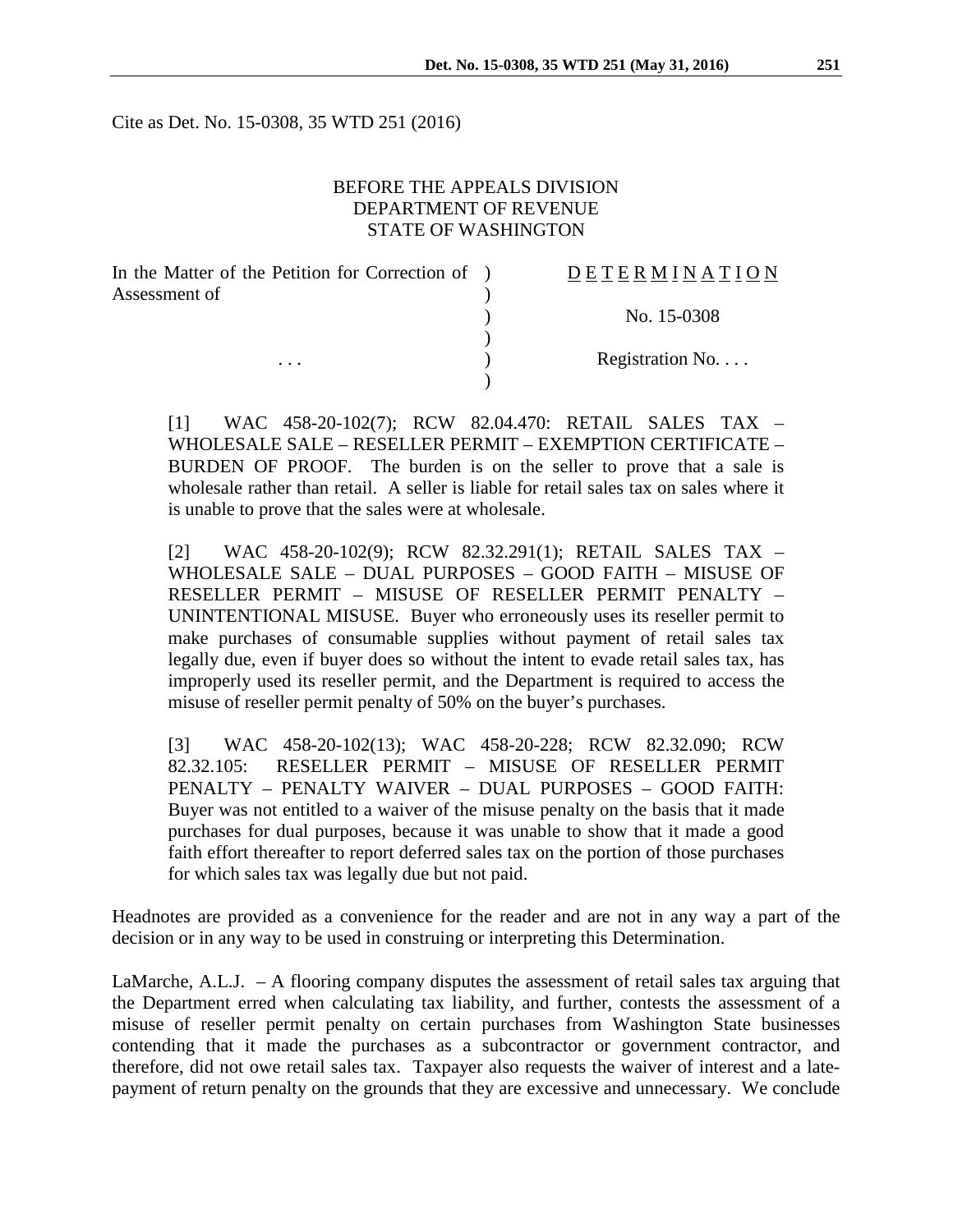that the business has not shown that the Department erred when calculating and assessing retail sales tax or when the Department imposed the misuse of reseller permit penalty. We further determine that the business has not shown a basis for a waiver of interest or penalties. Accordingly, we deny the petition.<sup>[1](#page-1-0)</sup>

#### ISSUES

- 1. Did the Department err in its calculation and assessment of Taxpayer's retail sales tax liability for tax year 2010?
- 2. Under RCW 82.04.470 and WAC 458-20-102 (Rule 102), has Taxpayer shown that certain sales were at wholesale?
- 3. Under RCW 82.32.291 and Rule 102, has Taxpayer shown that the misuse of reseller permit penalty does not apply to its purchases of certain consumable supplies from instate businesses without payment of retail sales tax?
- 4. Under RCW 82.32.090, RCW 82.32.105, and WAC 458-20-228 (Rule 228), is Taxpayer eligible for waiver of penalties or interest?

#### FINDINGS OF FACT

[Taxpayer], provides services to both private and government customers in Washington State, which includes sanding, polishing, and waxing of flooring, and the sale and installation of flooring.

The Audit Division (Audit) of the Department of Revenue (Department) audited Taxpayer's business activities for the period of January 1, 2010 through December 31, 2013 (Audit Period). In relevant part, the audit showed that Taxpayer did not have reseller permits for certain claimed wholesale sales and had underreported its retail sales. *See* Auditor's Detail of Differences and Instructions to Taxpayer, November 18, 2014 (Auditor's Detail); *see also* Audit Report, November 18, 2014 (Audit Report), Schedules 2, 5A and 5B, and APS Data.

The audit also showed that Taxpayer made certain purchases of consumable supplies from instate businesses without paying retail sales tax. Taxpayer's purchases from Washington companies were comprised of scrapers and pads, batteries, duffel bags, paint masks, and sanding supplies. *See* Schedules 8B and Workpaper H of the Corrected Audit Report. Taxpayer used the purchased articles for its own use but did not remit to the Department use tax and/or deferred sales tax on their value. The Department concluded that Taxpayer misused its reseller permit for those purchases and assessed a 50% misuse of reseller permit penalty. *See* Auditor's Detail; *see also* Audit Report, Schedules 8A and 8B, and Workpaper H.

Audit issued an initial assessment on November 18, 2014, totaling \$ . . . , with a due date of December 18, [2](#page-1-1)014.<sup>2</sup> On December 12, 2014, Audit extended the due date to January 20, 2015

<span id="page-1-1"></span><span id="page-1-0"></span><sup>&</sup>lt;sup>1</sup> Identifying details regarding the taxpayer and the assessment have been redacted pursuant to RCW 82.32.410.<br><sup>2</sup> The assessment issued on November 18, 2014, Document No. . . . , Invoice No. . . . , totaled \$ . . . , co

<sup>.</sup> retail sales tax, \$ . . . Retailing B&O tax, a credit of \$ . . . for Wholesaling B&O tax, a credit of \$ . . . for Services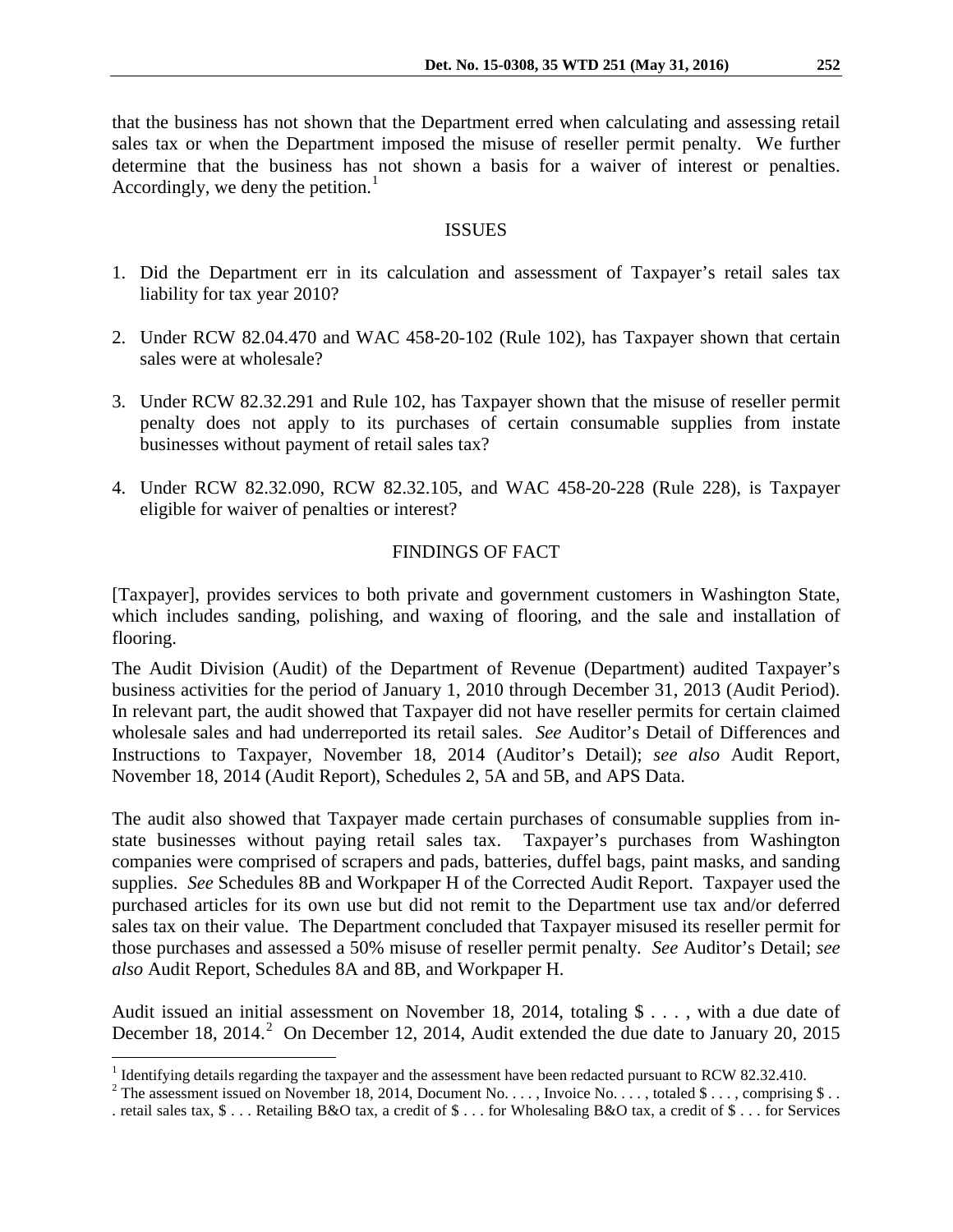to give Taxpayer additional time to produce records or to file an appeal of the assessment. *See* Taxpayer Accounts Receivable Integrated System (TARIS), Audit Notes, Screen 438. As of January 21, 2015, the day after the due date, Taxpayer had not paid the assessment, nor had it provided the requested records, filed an appeal, or requested a further extension of the due date; for these reasons, the Department assessed an additional late payment penalty of \$ . . . on February 3, 2015. *Id.*

After Taxpayer provided additional documents showing certain sales were at wholesale, Audit issued a corrected assessment on April 16, 2016 that reclassified those transactions and reduced retail sales tax liability.<sup>[3](#page-2-0)</sup> The corrected assessment also included a late payment penalty of \$... , resulting in total liability of \$ . . . . *Id.*

Audit based its calculation of retail sales tax for 2010 in the original assessment on total retail sales for that period of \$ . . . (derived from Taxpayer's QuickBooks records of 2010 sales invoices), \$ . . . in retail sales from reclassification of certain sales from wholesale to retail, less an allowable deduction of \$ . . . for interstate and foreign sales, for a total of \$ . . . . *See* Audit Report, Schedules 1 and 5A, and Workpaper A. However, Taxpayer's 2010 excise tax returns show that Taxpayer reported and paid tax on only \$ . . . in retail sales, a difference of \$ . . . . *Id*. Audit assessed tax on the difference of  $\text{\$}\ldots$ , including  $\text{\$}\ldots$  in Retailing B&O tax and  $\text{\$}\ldots$  in retail sales tax. *Id.*

After receiving the original assessment, Taxpayer provided additional proof to show that some sales were at wholesale; Audit made corresponding adjustments that reduced retail sales tax liability for 2010 to \$ . . . . *See* Corrected Audit Report, Schedule 5A, and Workpaper A. Taxpayer indicates that it attempted to obtain more documentation, including copies of contracts, from certain customers but had no success.

Taxpayer timely filed an appeal arguing that the Department erred in its calculation of retail sales tax liability for the period of January 1 through December 31, 2010. Taxpayer's owner (Owner) explained at the telephone conference on August 4, 2015, that he believed there was an error, alleging that total income in 2010 was only  $\frac{1}{2}$ ... (rounded to  $\frac{1}{2}$ ...), so retail sales tax liability should approximate only  $\$\ldots$  Taxpayer also disputes the late payment penalty of  $\$\ldots$  and the misuse of reseller permit penalty of \$ . . . .

Owner indicated at the telephone conference that a Department employee told him he had an additional six to eight weeks to provide documents, but it was unclear whether the employee's statement referred to the extended January 20, 2015 due date or whether the statement referred to further extension of the January 20, 2015 due date. The Department's Appeals Division granted Taxpayer additional time after the telephone conference to provide proof of written correspondence or other written document showing that Taxpayer had requested or had been

and Other Activities B&O tax, \$ . . . use tax and/or deferred sales tax, \$ . . . Government Contracting B&O tax, a Reseller Permit Misuse Penalty of \$ . . . , and interest of \$ . . . .

<span id="page-2-0"></span><sup>&</sup>lt;sup>3</sup> The corrected assessment issued on April 16, 2015, Document No. . . . , totaled \$ . . . , which was comprised of \$ . . . retail sales tax, \$ . . . Retailing B&O tax, a credit of \$ . . . for Wholesaling B&O tax, a credit of \$ . . . for Services and Other Activities B&O tax, \$ . . . use tax and/or deferred sales tax, \$ . . . Government Contracting B&O tax, a Reseller Permit Misuse Penalty of \$ . . . , initial interest of \$ . . . , additional interest for Dec. 19, 2014 to May 18, 2015, and an additional late payment penalty of \$ . . . .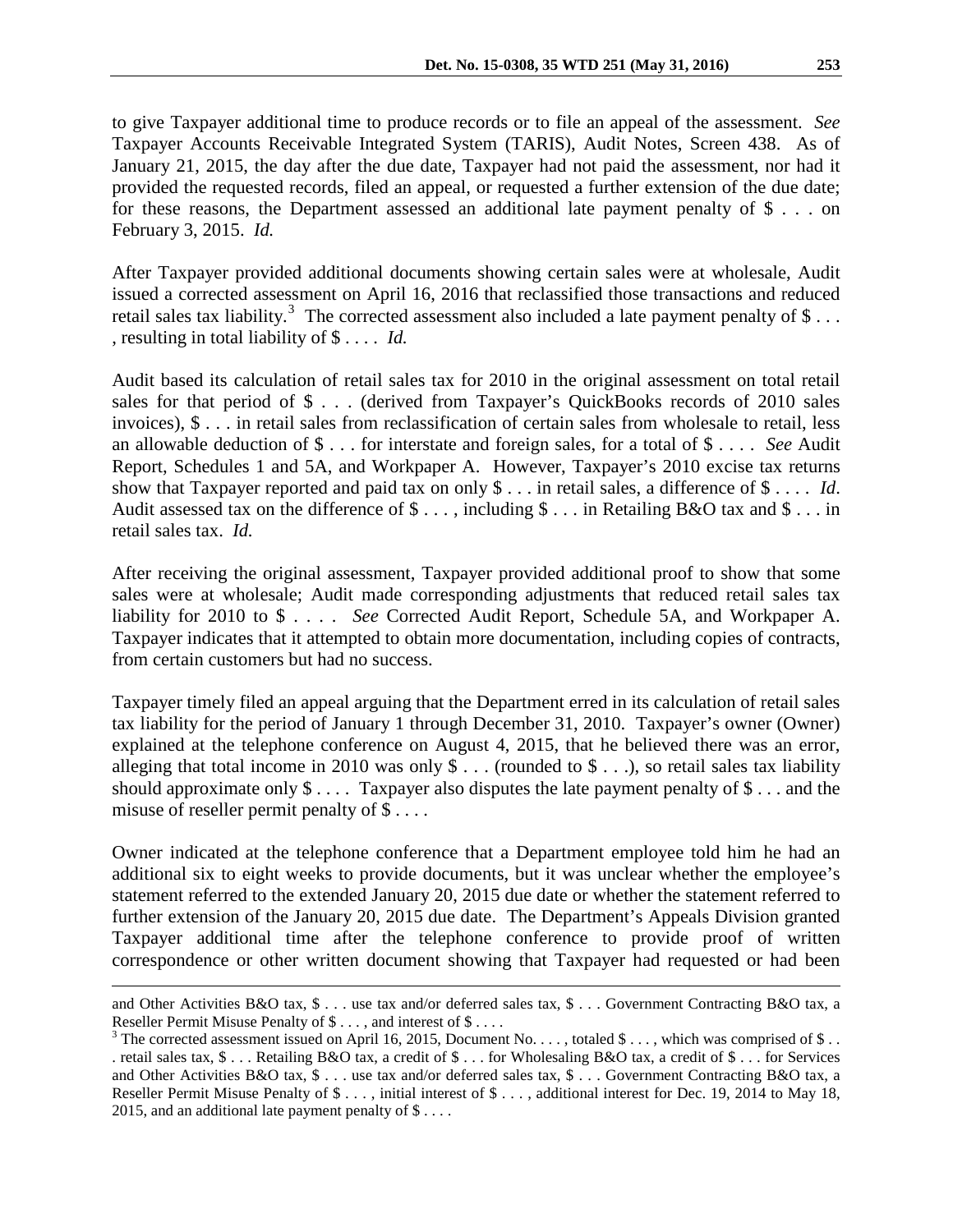granted an extension of the January 20, 2015. However, as of November 4, 2015, Taxpayer has not provided such proof.

### ANALYSIS

## 1. Retail Sales

Pursuant to RCW 82.04.250(1), retailing B&O tax is assessed on the gross proceeds of sales that are retail sales. In addition, pursuant to RCW 82.08.020(1), retail sales tax is levied on "each retail sale" in Washington. RCW 82.04.050 includes the following activities in the definition of "retail sale":

(1)(a) . . . [E]very sale of tangible personal property (including articles produced, fabricated, or imprinted) to all persons irrespective of the nature of their business . . . .

. . .

2)(a)The constructing, repairing, decorating, or improving of new or existing buildings or other structures under, upon, or above real property of or for consumers . . . .

. . .

d) The cleaning . . . of existing buildings or structures, . . .

RCW 82.04.050. As to tax liability, Taxpayer disputes only the amount of retail sales tax imposed in the assessment, particularly the period from January 1 through December 31, 2010.

Here, it appears Taxpayer simply misunderstands the audit documents. At the telephone conference on August 4, 2015, Owner indicated that the amount of retail sales tax assessed for 2010 must be in error, alleging that the amount in dispute was only \$ . . . (rounded to \$ . . . in the assessment), thus retail sales tax on that amount must be closer to  $\frac{1}{2}$ ..., rather than the  $\frac{1}{2}$ ... assessed.

However, our examination of the Audit Report shows that the \$ . . . figure, to which Owner refers, solely represents the amount of wholesale sales for 2010 that Audit reclassified as retail sales due to Taxpayer's failure to produce reseller's permits or other proof of wholesaling. *See* Corrected Audit Report, Workpaper A.

What Owner does not take into consideration is that the assessment also includes Taxpayer's underreported retail sales. Audit calculated that retail sales for 2010 totaled \$ . . . . That figure included not only \$ . . . from reclassification of certain transactions from wholesaling to retailing, but also \$ . . . in retail sales from Taxpayer's QuickBooks records, and a credit of \$ . . . for allowable interstate and foreign sales. *Id.* Because Taxpayer reported only \$ . . . on its 2010 excise tax returns, the initial assessment was based on the difference between total retail sales of \$ . . . , less the \$ . . . Taxpayer previously reported, or \$ . . . . *Id.*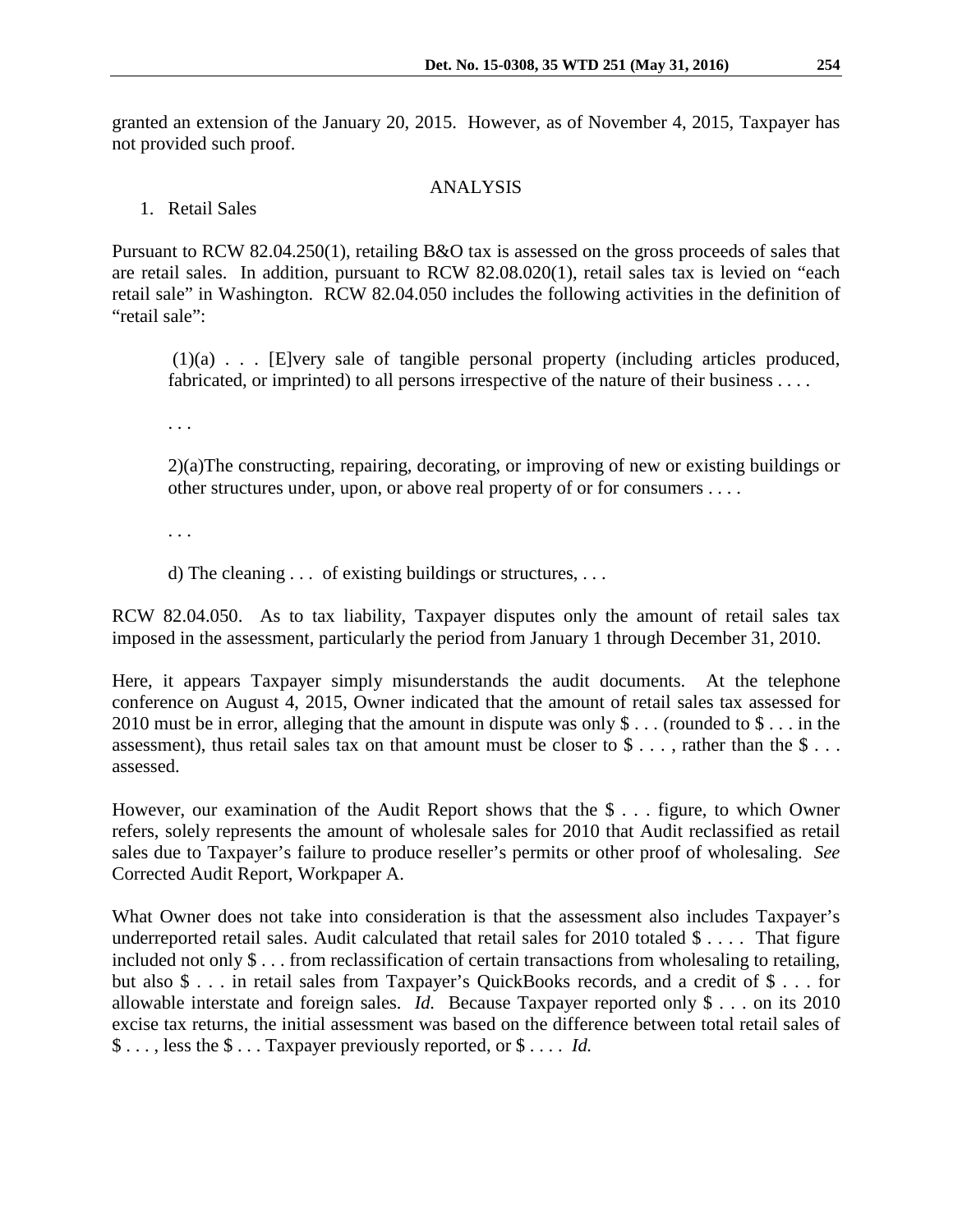After the initial assessment, Taxpayer provided proof showing that certain sales were at wholesale and Audit reclassified those sales, reducing retail sales tax liability for 2010 by \$ . . ., from \$ . . . to \$ . . . , in the corrected assessment issued April 16, 2015. Therefore, we conclude that Taxpayer has not shown error on the part of the Department when it calculated Taxpayer's 2010 retail sales tax liability. Accordingly, we uphold the assessment and deny the petition in that regard.

2. Sales at Wholesale

The burden is on the seller to prove that a sale is wholesale rather than retail. RCW 82.04.470; WAC 458-20-254(3). *See* Det. No. 12-0349, 33 WTD 45 (2014); Det. No. 87-47, 2 WTD 235 (1986). RCW 82.04.470(1) provides that a seller can meet its burden of proving that a sale is wholesale "by taking from the buyer, at the time of sale or within a reasonable time after the sale as provided by rule of the department, a copy of a reseller permit issued to the buyer by the department under RCW 82.32.780 or 82.32.783." [*See also* Rule 102(7).]

If the seller cannot provide a copy of the reseller permit, RCW 82.04.470(2) states that a seller may instead accept from a buyer required to be registered with the Department, a "uniform exemption certificate approved by the streamlined sales and use tax agreement governing board" or any other "exemption certificate as may be authorized by the department."

RCW 82.04.470(3) addresses sales to a buyer *not* required to be registered with the Department and states that a seller may accept from a buyer a "uniform exemption sales and use tax exemption developed by the multistate tax commission," a "uniform exemption certificate approved by the streamlined sales and use tax agreement governing board," or any other "exemption certificate as may be authorized by the department."

If the seller cannot provided a copy of a reseller permit or an exemption certificate, it will be liable for retail sales tax on the sale unless it can demonstrate facts and circumstances that show the sale was properly made at wholesale or that it captured the relevant data elements as allowed under the Streamlines Sales and Use Tax Agreement.<sup>[4](#page-4-0)</sup> RCW 82.04.470(4) and (5); WAC 458-20-102(7). *See* Det. No. 13-0031, 33 WTD 336 (2014).

The seller has the obligation to maintain evidence of the wholesale sale and to keep and preserve for five years "suitable records as may be necessary to determine the amount of any tax for which he or she may be liable," RCW 82.32.070(1). *See also* RCW 82.32A.030(3).

Here, Taxpayer has not met its burden of proving that the sales in dispute were wholesale in nature. Taxpayer has not provided reseller permits or exemption certificates for the sales in question, nor has it shown that it captured the relevant data points. Further, Taxpayer indicated that it was unable to obtain copies of contracts or other proof from its buyers that would show the wholesale nature of the disputed sales. Because Taxpayer failed to produce records to show the wholesale nature of the remaining disputed sales, the Department properly reclassified those sales as retail sales. RCW 82.04.470; WAC 458-20-102(5); Det. No. 12-0349, 33 WTD 45

<span id="page-4-0"></span><sup>&</sup>lt;sup>4</sup> RCW 82.58.030 provides, "The department shall enter into the streamlined sales and use tax agreement with one or more states to simplify and modernize sales and use tax administration. . . ."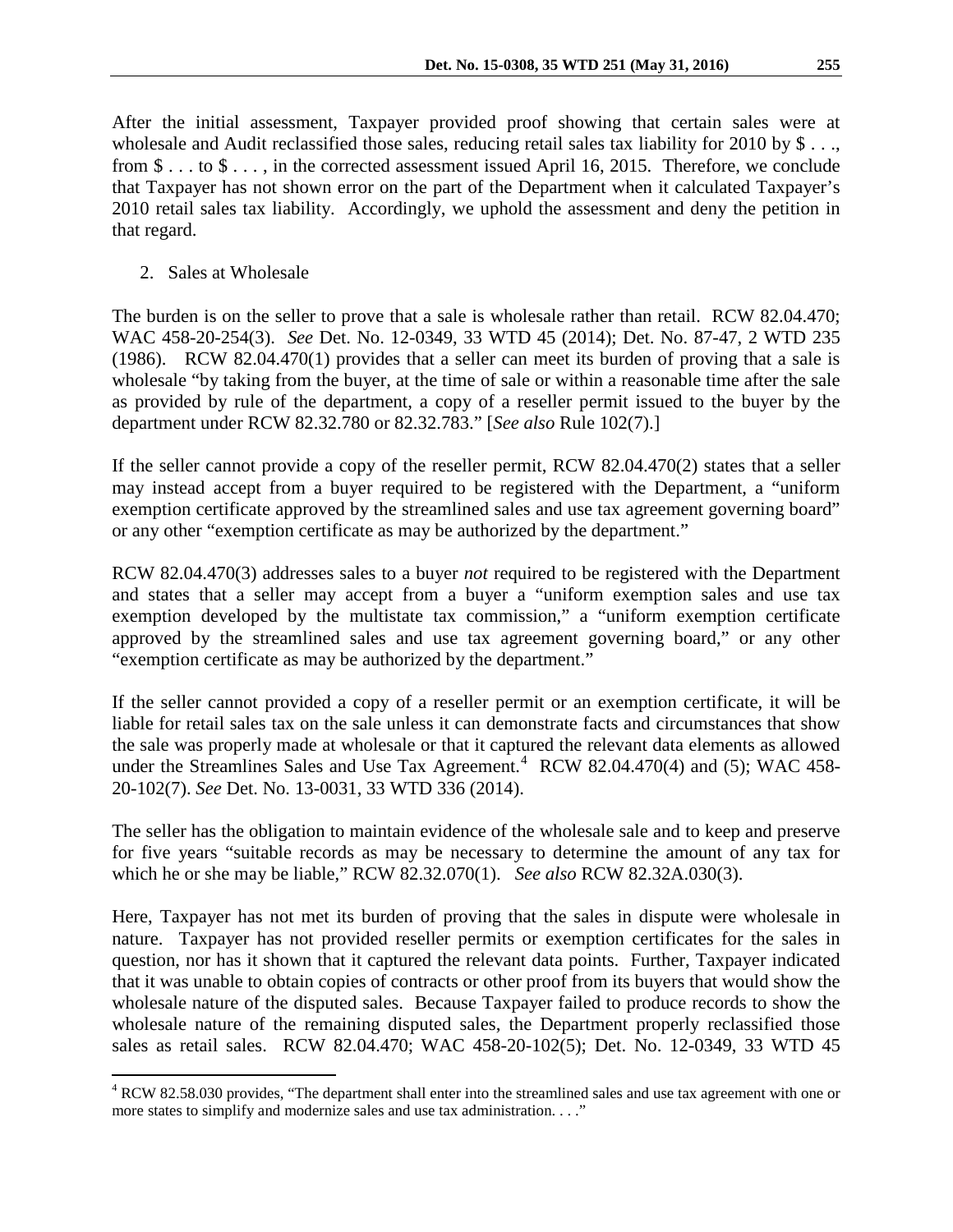(2014). Therefore, we conclude that Taxpayer has not met the burden of proof required under RCW 82.04.470, and is accordingly liable for the retail sales tax assessed on those sales. RCW 82.04.470; WAC 458-20-102; Det. No. 15-0104, 34 WTD 434 (2015). We, therefore, deny the petition and uphold the assessment in regard to retail sales tax liability.

If Taxpayer, after paying the assessment, is later able to present the Department with valid reseller permits or other proof as allowed under RCW 82.04.470, Taxpayer may file a written request for refund of the taxes paid, along with the applicable interest and associated penalties. *See* Rule 102(7)(j). However, both the request and the proof that the sales in question were wholesale sales must be submitted to the Department within the statutory time limitations provided by RCW 82.32.060. Also, Taxpayer must comply with the procedural requirements of WAC 458-20-229 when requesting a refund, including certain statutory time limits.

3. Misuse of Taxpayer's Reseller Permit

The Department is required to impose a penalty on a buyer that improperly uses its reseller permit. RCW 82.32.291(1) provides in part:

(1) Except as otherwise provided in this section, if any buyer improperly uses a reseller permit number, reseller permit, or other documentation authorized under RCW 82.04.470 to purchase items or services at retail without payment of sales tax that was legally due on the purchase, the department must assess against that buyer a penalty of fifty percent of the tax due, in addition to all other taxes, penalties, and interest due, on the improperly purchased item or service.

. . .

Rule 102(9) mirrors the language in RCW 82.32.291(1) in respect to improper use of a reseller permit, and states that the penalty can be imposed even when the taxpayer was not intending to evade paying retail sales tax. *See* Det. No. 14-0404, 34 WTD 337 (2015). Taxpayer does not dispute that it used its reseller permit to make the disputed purchases, but argues that retail sales tax was not legally due on those purchases.

Here, Taxpayer has not shown that it did not improperly use its reseller permit to make purchases from instate businesses without payment of retail sales tax legally due. RCW 82.04.050 defines activities that are subject to retail sales tax, and provides in relevant part,

(1)(a) "Sale at retail" or "retail sale" means every sale of tangible personal property (including articles produced, fabricated, or imprinted) to all persons irrespective of the nature of their business . . . other than a sale to a person who:

. . .

(ii) Installs, repairs, cleans, alters, imprints, improves, constructs, or decorates real or personal property of or for consumers, if such tangible personal property becomes an ingredient or component of such real or personal property without intervening use by such person; . . .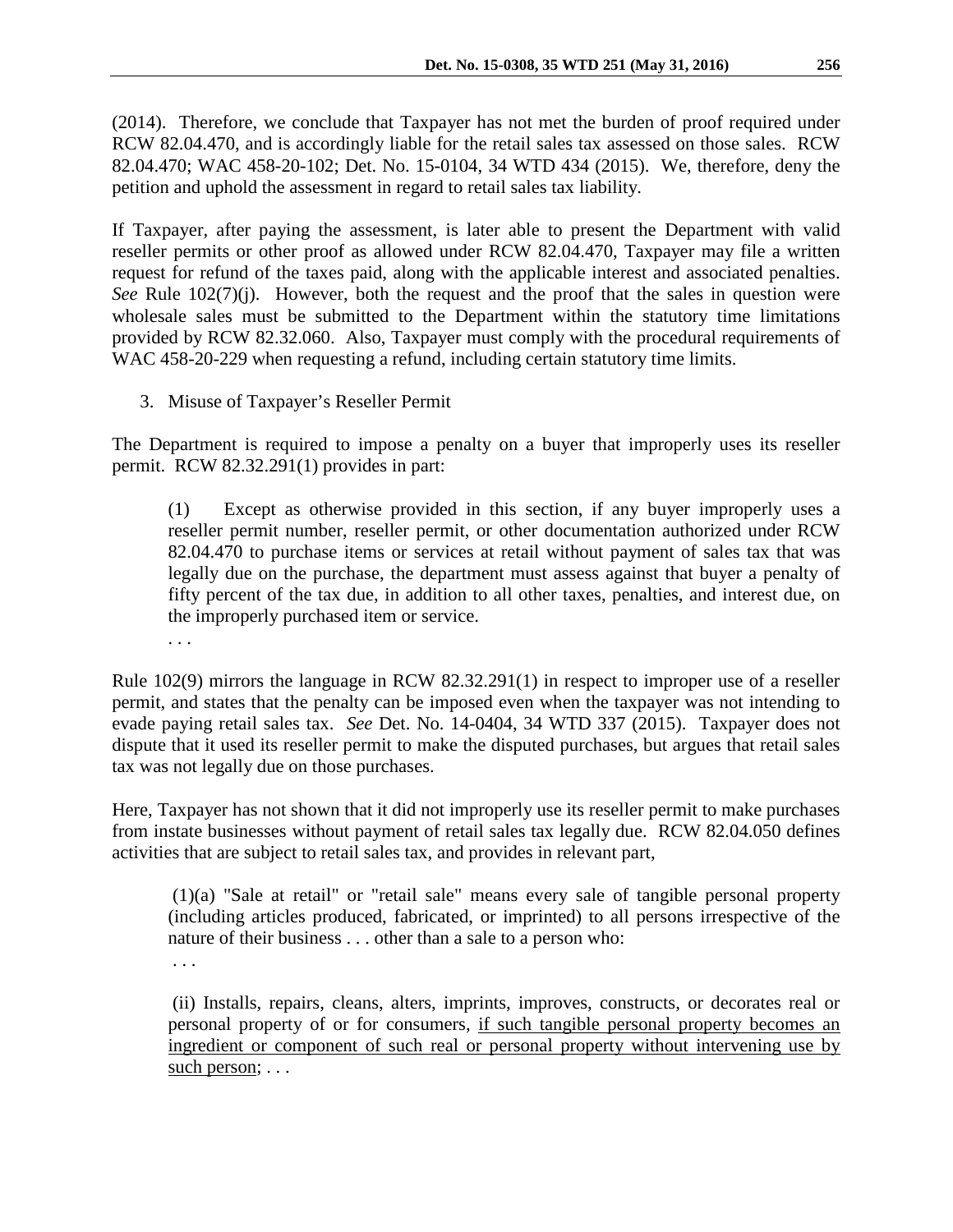RCW  $82.04.050(1)(a)(ii)$  (Emphasis supplied).

The term "consumer" is defined under RCW 82.04.190(1)(b) to include:

- (1) Any person who purchases, acquires, owns, holds, or uses any article of tangible personal property irrespective of the nature of the person's business and including, among others, without limiting the scope hereof, persons who install, repair, clean, alter, improve, construct, or decorate real or personal property of or for consumers other than for the purpose of:
	- …

(b) Incorporating such property as an ingredient or component of real or personal property when installing, repairing, cleaning, altering, imprinting, improving, constructing, or decorating such real or personal property of or for consumers; . . .

RCW 82.04.190(1)(b) (Emphasis supplied).

WAC 458-20-170 (Rule 170), was adopted, in part, to administrate taxation of activities like those of Taxpayer. Rule 170 explains that prime contractors, who are persons performing construction for consumers, are making retail sales, but that subcontractors who perform construction for prime contractors are generally engaging in wholesaling activity (sales for resale). Rule 170; *see also* Det. No. 14-0338, 34 WTD 234 (2015). However, retail sales tax is legally due on purchases of consumable supplies that are primarily for use by the contractor, rather than for resale as an ingredient or component of the finished structure. *Id.* 

First, Taxpayer argues that retail sales tax was not legally due on the disputed purchases it used as a subcontractor because they were made for the purpose of resale. We disagree. Here, the disputed purchases from Washington companies were comprised of scrapers and pads, batteries, duffel bags, paint masks, and sanding supplies. *See* Schedules 8B and Workpaper H of the Corrected Audit Report. Clearly, these were purchases of consumable supplies to be used by the Taxpayer as a consumer, rather than for resale as an ingredient or component part of the finished structure. Therefore, retail sales tax was legally due on those purchases under RCW 82.04.050(1). RCW 82.04.190(1)(b); Rule 170; 34 WTD 234, *supra*.

Second, we do not agree with Taxpayer's argument that because it made certain disputed purchases in its role as a government contractor, retail sales tax was not legally due on those purchases. Taxpayer is misreading the statutes.

RCW 82.04.050(12) states that the term "retail sale" does not include:

[T]he sale of or charge made for labor and services rendered in respect to the constructing, repairing, decorating, or improving of new or existing buildings or other structures under, upon, or above real property of or for the United States, any instrumentality thereof, or a county or city housing authority created pursuant to chapter 35.82 RCW, including the installing, or attaching of any article of tangible personal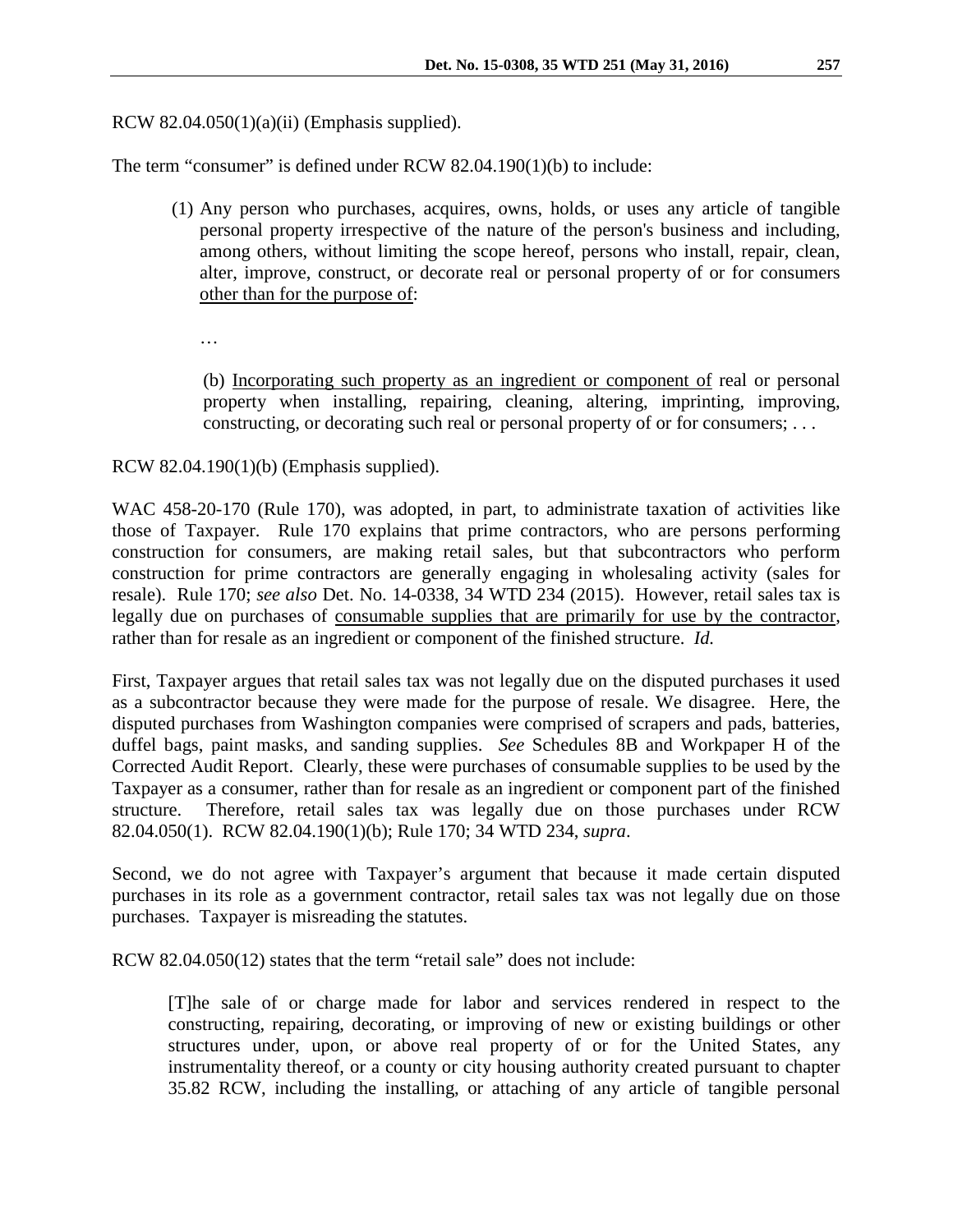property therein or thereto, whether or not such personal property becomes a part of the realty by virtue of installation.

This provision means that the sale to the governmental entity itself is excluded from the definition of "retail sale." However, the sales at issue here are the sales to the *Taxpayer*, which are subject to retail sales tax because Taxpayer is a "consumer" as that term is defined under RCW 82.04.190(6).

RCW 82.04.190(6) defines "consumer" to include:

. . . Any person engaged in the business of constructing, repairing, decorating, or improving new or existing buildings or other structures under, upon, or above real property of or for the United States, any instrumentality thereof, or a county or city housing authority created pursuant to chapter 35.82 RCW, including the installing or attaching of any article of tangible personal property therein or thereto, whether or not such personal property becomes a part of the realty by virtue of installation; . . . Any such person is a consumer within the meaning of this subsection in respect to tangible personal property incorporated into, installed in, or attached to such building or other structure by such person, . . .

(Emphasis provided.) Therefore, under RCW 82.04.190(6), Taxpayer is the consumer not only of its own consumable supplies but also of all the materials incorporated into or installed in the building or other structure, regardless of whether they become part of the real property by virtue of installation. This is clarified in the Department's rule regarding government contracts.

WAC 458-20-17001(5) (Rule 17001(5)), adopted to administer government contracting, explains:

5) The retail sales tax does not apply to the gross contract price, or any part thereof, for any business activities taxable under the government contracting classification. Prime and subcontractors who perform such activities are themselves included within the statutory definition of "consumer" under RCW 82.04.190 and are required to pay retail sales tax upon all purchases of materials, including prefabricated and precast items, equipment, and other tangible personal property which is installed, applied, attached, or otherwise incorporated in their government contracting work. This applies for all such purchases of tangible personal property for installation, etc., even though the full purchase price of such property will be reimbursed by the government or housing authority in the gross contract price. It also applies notwithstanding that the contract may contain an immediate title vesting clause which provides that the title to the property vests in the government or housing authority immediately upon its acquisition by the contractor.

(6) Also, the retail sales tax must be paid by government contractors upon their purchases and leases or rentals of tools, consumables, and other tangible personal property used by them as consumers in performing government contracting.

Rule 17001(5) and (6) (Emphasis provided).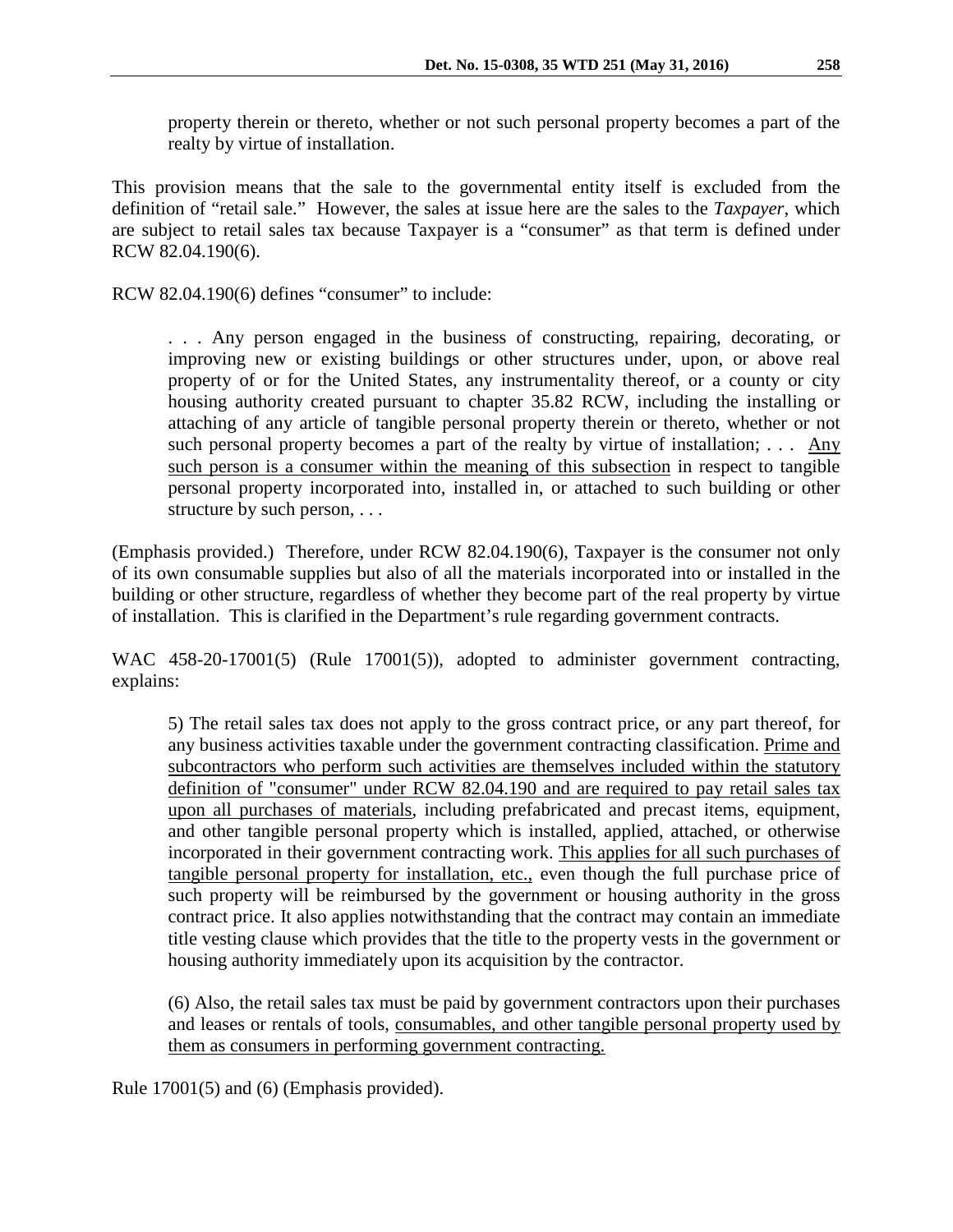Here, as a government prime contractor or subcontractor, Taxpayer was required to pay retail sales tax on its purchases of materials and supplies used in those activities. RCW 82.04.190(6); Rule 17001(5) and (6). *Id.* Therefore, retail sales tax was legally due on those purchases. Because Taxpayer used its reseller permit to make the disputed purchases without payment of retail sales tax legally due, even if it did so without the intent to evade retail sales tax, Taxpayer improperly used its reseller permit. RCW 82.32.291; Rule 102. Therefore, the Department was required under RCW 82.32.291 to assess the misuse of reseller permit penalty of 50% on Taxpayer's purchases of consumable supplies, as set forth in Schedules 8B and Workpaper H of the Audit Report. Accordingly, we deny the petition in that regard.

4. Penalties and Interest

In its petition dated May 5, 2015, Taxpayer asks for relief in the form of a waiver or cancellation of the assessed late payment of assessment penalty, the misuse of reseller permit penalty, and assessed interest, stating that they are "very excessive and unnecessary."

However, the Department is required by law to impose penalties if the conditions for them are met, and the Department's authority to waive or cancel penalties is limited by statute. RCW 82.32.090(1); Det. No. 14-0201, 33 WTD 612 (2014).

**Late-Payment Penalty.** RCW 82.32.090(2)<sup>[5](#page-8-0)</sup> provides for the mandatory assessment of a latepayment penalty, and states:

If payment of any tax determined by the department to be due is not received by the department by the due date specified in the notice, or any extension thereof, there is assessed a total penalty of fifteen percent of the amount of the tax under this subsection; and if payment of any tax determined by the department to be due is not received on or before the thirtieth day following the due date specified in the notice of tax due, or any extension thereof, there is assessed a total penalty of twenty-five percent of the amount of the tax under this subsection. No penalty so added may be less than five dollars. . . .

RCW 82.32.105(1) allows for cancellation of penalties, as follows:

If the department of revenue finds that the payment by a taxpayer of a tax less than that properly due . . . was the result of circumstances beyond the control of the taxpayer, the department of revenue shall waive or cancel any penalties imposed under this chapter with respect to such tax.

WAC 458-20-228 ("Rule 228"), the administrative rule that implements RCW 82.32.105 explains:

<span id="page-8-0"></span> <sup>5</sup> Effective August 1, 2015, the Legislature amended RCW 82.32.090 to increase late payment penalties. *See* Laws of 2015, Ch. 5, § 401. Beginning August 1, 2015, the new rates at which late payment penalties are assessed, if payment of the tax due is not received by the due date, are as follows: One day after the due date through the last day of the month following the due date: 9% (previously 5%); First day of the second month following the due date through the last day of that month: 19% (previously 15%); First day of the third month and thereafter: 29% (previously 25%). *Id. See also* Special Notice, Late Payment Penalties Increase, issued July 27, 2015.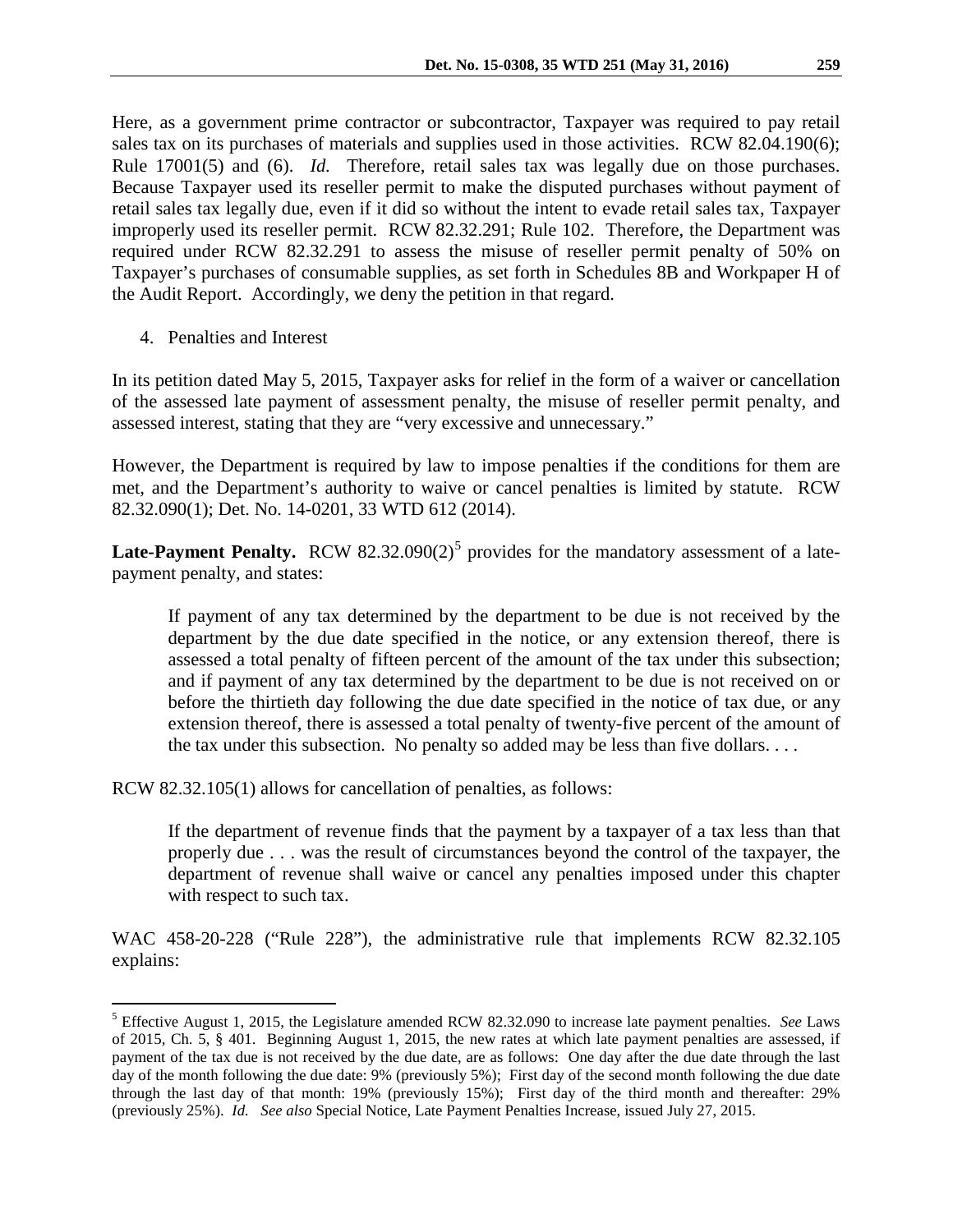The circumstances beyond the control of the taxpayer must actually cause the late payment. Circumstances beyond the control of the taxpayer are generally those which are immediate, unexpected, or in the nature of an emergency. Such circumstances result in the taxpayer not having reasonable time or opportunity to obtain an extension of the due date or otherwise timely file and pay.

Here, Taxpayer received the initial assessment before its due date of December 18, 2014, and Audit granted Taxpayer an extension until January 20, 2015 to provide documents or to appeal the assessment. *See* TARIS, Audit Notes, December 12, 2014. However, Taxpayer did not provide the required documents or file an appeal by the January 20, 2015 due date; nor did Taxpayer request or receive an additional extension until it filed its appeal on May 7, 2015, *after* it received the corrected assessment issued April 16, 2015.

Taxpayer could have avoided the late-payment penalty if it had: 1) immediately paid the assessment; 2) filed a petition requesting correction of the assessment; or 3) requested an extension of time to pay the assessment. However, Taxpayer took none of those actions prior to the due date of January 20, 2015. Because payment on the corrected assessment was not received on or before the thirtieth day following the due date specified in the notice of tax due, or any extension thereof, the Department assessed a 25% late-payment penalty on the balance of \$ .  $\ldots$ , or  $\$\ldots$ .

Although Taxpayer was given additional time after the telephone conference on August 24, 2015 to provide a copy of written correspondence or other written document showing that it had requested or had been granted an extension, Taxpayer did not provide such proof. Therefore, we conclude that the Department was required under RCW 82.32.090(2) to assess the 25% latepayment penalty, and that Taxpayer has not shown circumstances beyond its control as required for a penalty waiver under RCW 82.32.105(1). Accordingly, we uphold the late-payment penalty.

**Waiver of Misuse of Reseller Permit Penalty.** As discussed above, RCW 82.32.291(1) requires the Department to impose a 50% penalty against a buyer that improperly uses a reseller permit number, reseller permit, or other documentation authorized under RCW 82.04.470 to purchase items or services at retail, without payment of sales tax that was legally due on the purchase.

However, under RCW 82.32.291(2), the Department must waive the penalty if the taxpayer can show that the improper use of the reseller permit number, reseller permit, or other documentation authorized under RCW 82.04.470 was:

- Due to circumstances beyond the taxpayer's control, or
- The reseller permit number, reseller permit, or other documentation authorized under RCW 82.04.470 was properly used for purchases for dual purposes.

Rule 102(13) elaborates on the waiver of the misuse of reseller permit penalty and states, in part, "The penalty will not be waived merely because the buyer was not aware of either the proper use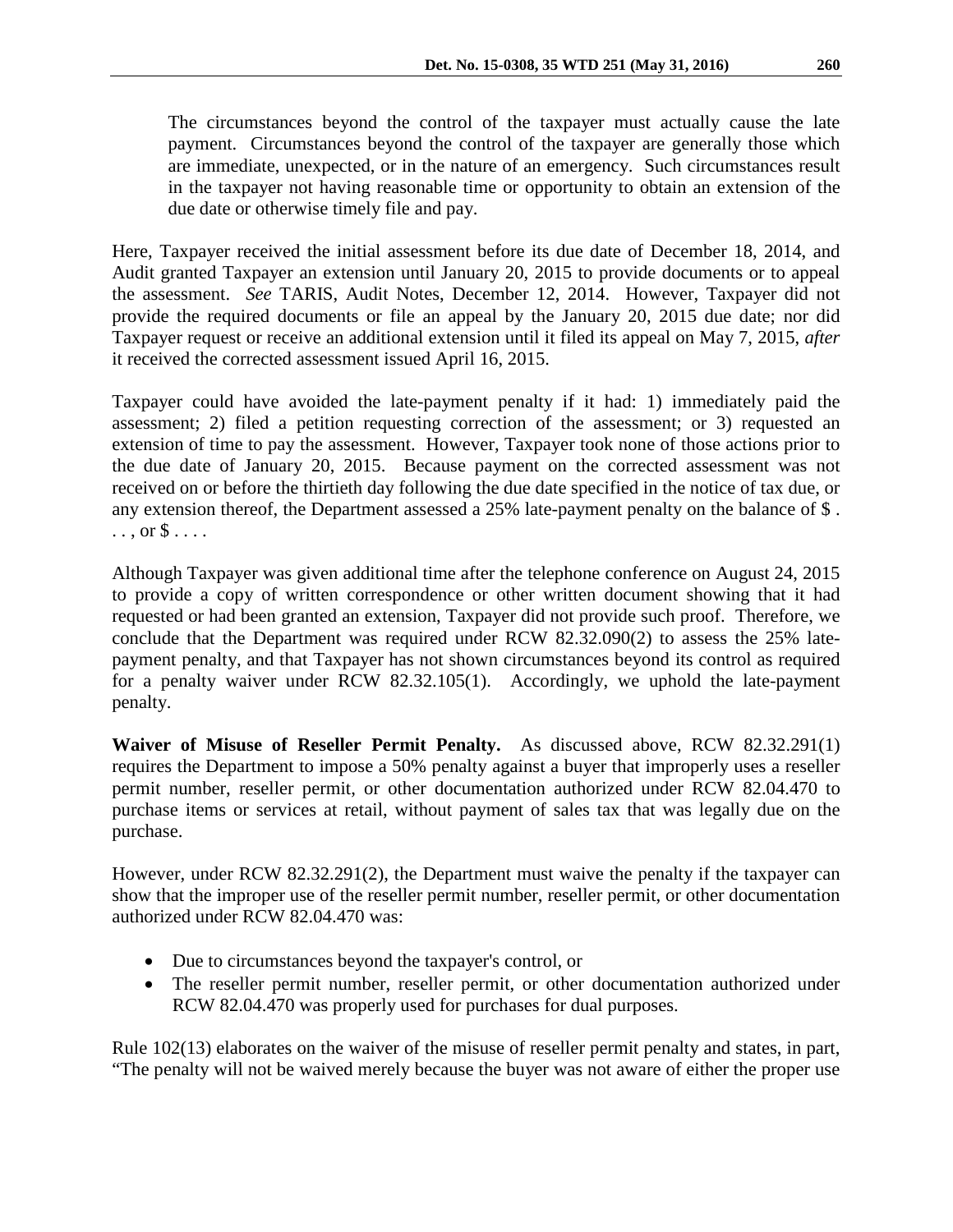of the reseller permit or the penalty. In all cases the burden of proving the facts is upon the buyer." *Id.*

Taxpayer has not shown that misuse of its reseller permit was due to circumstances beyond its control. Taxpayer itself knowingly used its reseller permit to make the disputed purchases, and its improper use was due to the fact that it was not aware of the proper use of the reseller permit in regard to purchases either for government contracting, or for purchases of consumable supplies for its own use as a subcontractor. Lack of awareness of the proper use of a reseller permit is specifically described under the rule as an inadequate basis for waiver of the penalty. *Id.* Therefore, Taxpayer has not shown that the improper use of its reseller permit was due to circumstances beyond its control.

Nor has Taxpayer shown that it properly used its reseller permit for purchases for dual purposes, or that it made a good faith effort to report deferred sales tax on purchases for dual purposes. Rule 102(13) explains that the Department shall waive the penalty if a taxpayer properly used its permit for purchases for dual purposes, and the buyer made a good faith effort to report deferred sales tax.

Rule 102(12) elaborates on proper use of a reseller permit for purchases for dual purposes, and explains that if a buyer is engaged in both consuming and reselling certain types of tangible personal property, and is not able to determine at the time of purchase whether the particular property purchased will be consumed or resold, the buyer must purchase according to the general nature of its business per RCW 82.04.140. If the buyer principally consumes the articles in question, the buyer should *not* give a reseller permit for any part of the purchase. *Id.* If the buyer principally resells the articles (i.e., resells more than 50% of the articles it purchases), it may furnish a reseller permit for the entire purchase. *Id.*

However, if the buyer gives a reseller permit for all purchases and thereafter consumes some of the articles purchased, the buyer must remit the deferred sales tax on the value of the article used to the Department. The deferred sales tax liability should be reported under the use tax classification on the buyer's excise tax return. *Id.*

If the buyer fails to make a good faith effort to remit the tax liability, the purchases will be subject to the misuse of reseller permit penalty under RCW 82.32.291(1). *Id.* The Department will generally consider a buyer to be making a good faith effort to report its deferred sales tax liability if the buyer discovers a minimum of 80% of its deferred sales tax liability within 120 days of purchase, and remits the full amount of the discovered liability on its next tax return. *Id.* If the buyer does not satisfy the 80% threshold, but can show by other facts and circumstances its good faith efforts to report the tax liability, the penalty will not be assessed. *Id.* Conversely, if the Department can show by other facts and circumstances that the buyer did not make a good faith effort in remitting its tax liability, the penalty will be assessed, even if buyer has met the 80% threshold. *Id.*

Here, Taxpayer made purchases of tangible personal property for which it gave a reseller permit, and subsequently consumed the articles in question. Under Rule 102(12), Taxpayer should have remitted to the Department deferred sales tax on the value of the articles it used, but failed to do